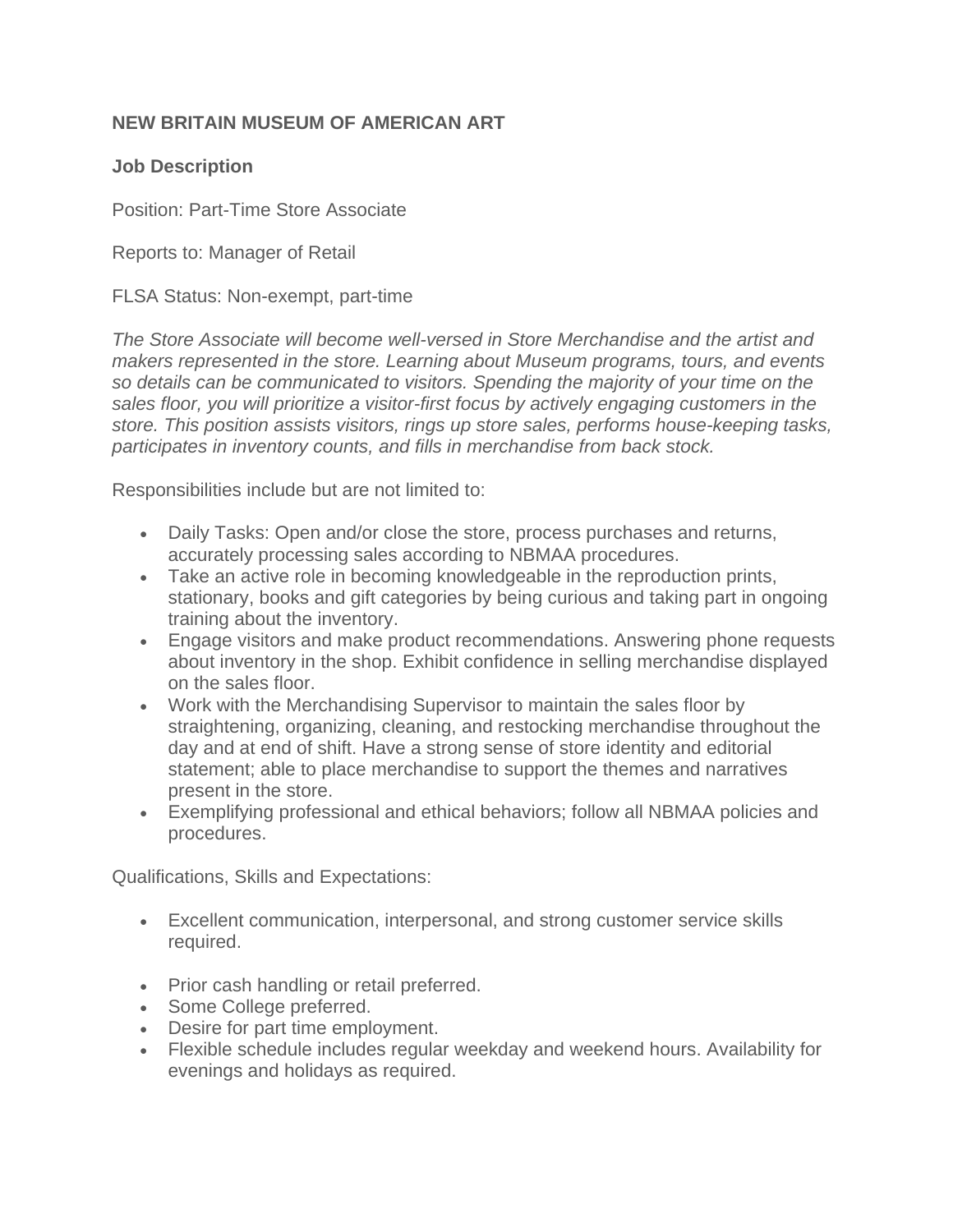Physical Requirements

- Physically demanding position requiring frequent lifting and carrying of cartons and product.
- Must be able to stand, reach, bend, climb a step ladder and walk much of the time, as well as move about in tight spaces, between objects, equipment and furniture.
- The ability to communicate clearly and precisely.
- Must be able to lift, push and pull up to 20 pounds, and to continuously perform such manipulative tasks as keying information into computer systems.

APPLICATION PROCEDURES: Interested applicants should submit a cover letter, and current CV or resume. The NBMAA is an equal opportunity employer and all qualified applicants will receive consideration for employment without regard to race, religion, color, national origin, sex, sexual orientation, gender identity, age, status as a protected veteran, or status as a qualified individual with a disability. The NBMAA welcomes individuals with diverse backgrounds, experiences, and ideas who embrace and value diversity and inclusivity.

Work Remotely

• No

Job Type: Part-time

Salary: From \$15.00 per hour

Benefits:

- Employee discount
- Flexible schedule

Schedule:

- Day shift
- Holidays
- Monday to Friday
- Weekend availability

COVID-19 considerations:

As of October 5, 2021, all potential new hires and candidates who are selected to interview for any position will be required to show proof of full vaccination against COVID-19.

Education: